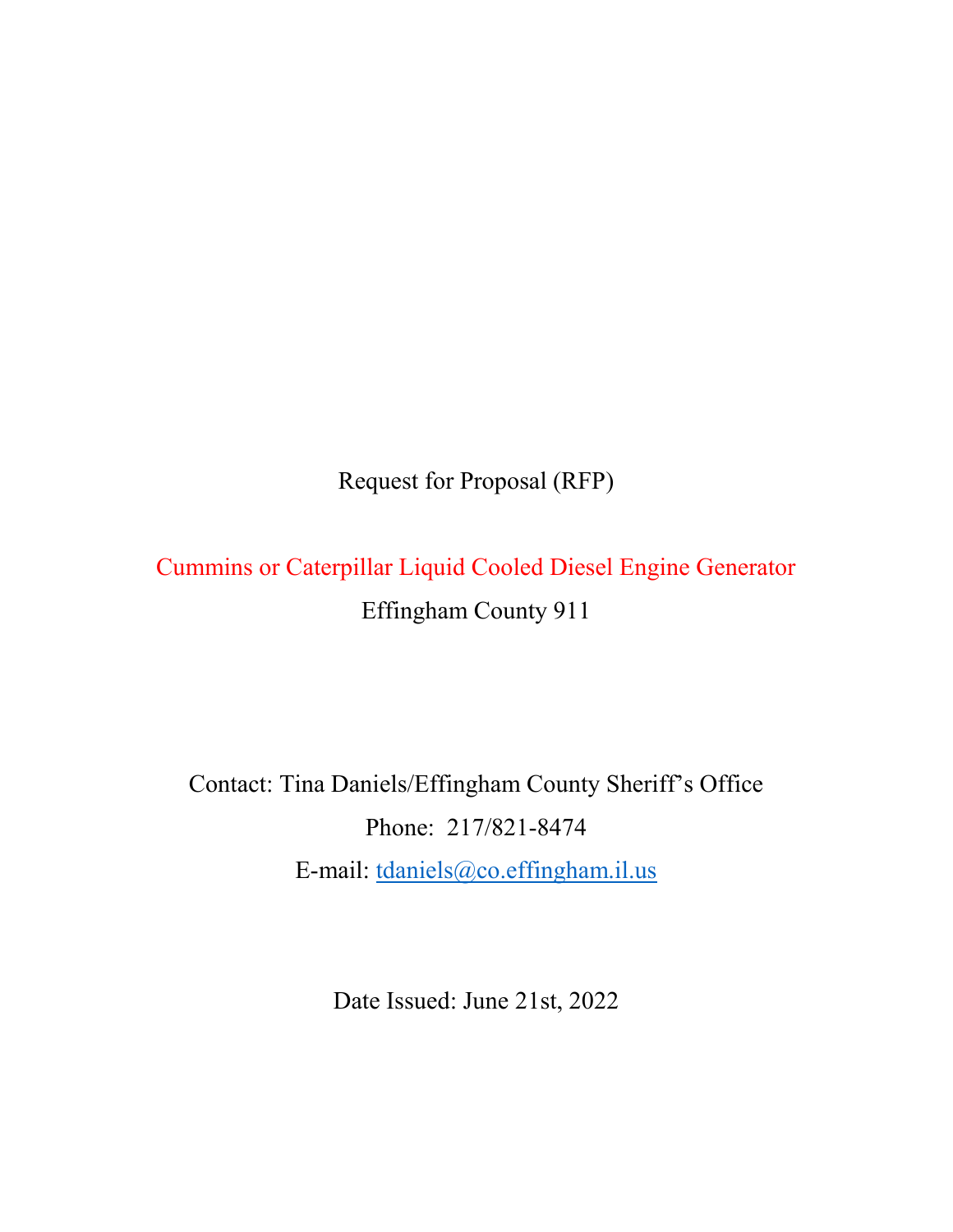# Due Date and Time: 3:00pm, July15th, 2022

The deadline established for the receipt of your sealed bid is 07/15/22 at 3:00 p.m. The bid is to be submitted to Supervisor Tina Daniels, 101 North Fourth Street, Suite 101, Effingham, IL. 62401.

Address the bid to:

Supervisor Tina Daniels GENERATOR REPLACEMENT 101 North Fourth Street, Suite 101 Effingham, Il, 62401

#### REQUIREMENTS & INSTRUCTIONS

#### 1. SUBMISSION OF OFFERS:

All offers should be submitted in a sealed envelope or package. The invitation title, opening date and time, company name, address and telephone number shall be clearly displayed on the outside of the sealed envelope or package. The delivery of responses to 911 Supervisor Daniels prior to the specified date and time is solely and strictly the responsibility of the offeror. Any submittal received by Supervisor Daniels after the specified date and time will not be considered. Additional information may be attached to the submittal. Facsimile submissions are NOT acceptable. No offer may be modified after the acceptance date. No offer may be withdrawn after opening for a period of sixty days unless otherwise specified. Bid must include all costs. All offers must include the original and at least one (1) copy.

#### 2. EXECUTION OF OFFER:

Offer shall contain a manual signature page to bind the offeror to the provisions therein.

#### 3. EXECUTION OF ACCEPTANCE:

Effingham County 911 legally recognizes acceptance of formal offer when a written contract is signed by both parties. Offeror is not to assume that the Effingham County 911 resolution approving the bid or proposal is a binding contract.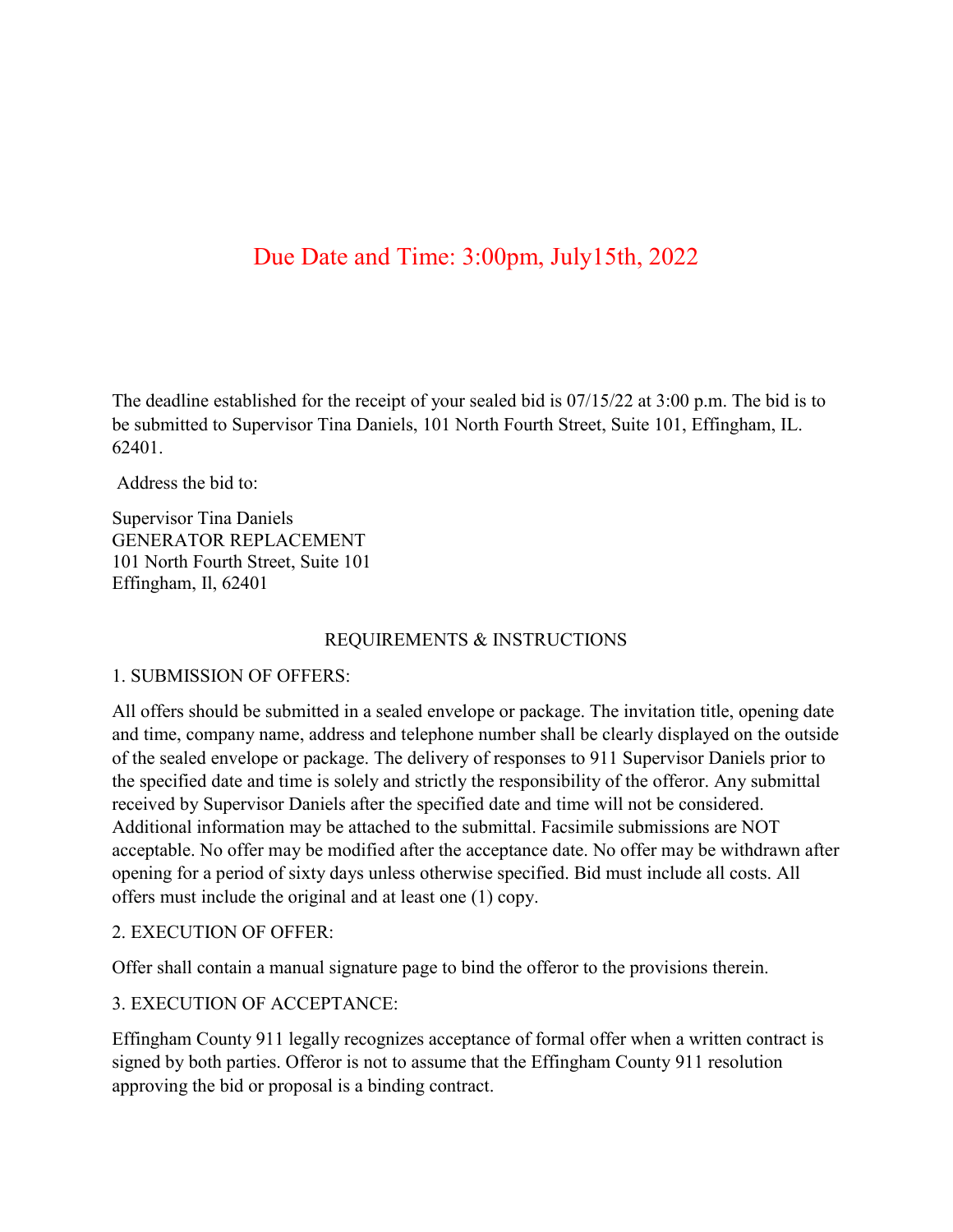## 4. OPENING & RECORDING:

Opening shall be public at the County 911 Board meeting on 07/19/2022.

# 5. INTEGRITY:

Effingham County 911 does not discriminate on the basis of race, color, national origin, sex, religion, age or disability in employment or the provision of services. The Offeror agrees to follow all applicable labor rules and prevailing wage.

## 6. PRICING:

Unless otherwise specified prices offered shall remain firm for a period of at least sixty (60) days; all pricing of goods shall include FOB Effingham County Courts Building, all packing, handling, shipping charges and delivery to any point(s) within Effingham to a secure area or inside delivery.

## 7. PAYMENT TERMS:

Effingham County 911 will remit full payment on all undisputed invoices within thirty (30) days from receipt by the appropriate person(s) of the invoice or receipt of all products or services ordered. Any other payment schedule or deposit requirement must be clearly defined in the offer.

## 8. INCURRED EXPENSE:

This invitation does not commit Effingham County 911 to make an award nor shall Effingham County 911 be responsible for any cost or expense which may be incurred by any respondent in preparing and submitting a reply, or any cost or expense incurred by any respondent prior to the execution of a purchase order or contract agreement.

# 9. CLARIFICATION/CORRECTION OF ENTRY:

Effingham County911 reserves the right to allow for the clarification of questionable entries and the correction of OBVIOUS MISTAKES.

#### 10. INSURANCE:

The successful bidder is required to procure and maintain the following insurance for the life of this contract:

- Workers' Compensation Insurance
- Commercial General Liability Insurance, not less than \$1,000,000.00 per occurrence
- Motor Vehicle Liability Insurance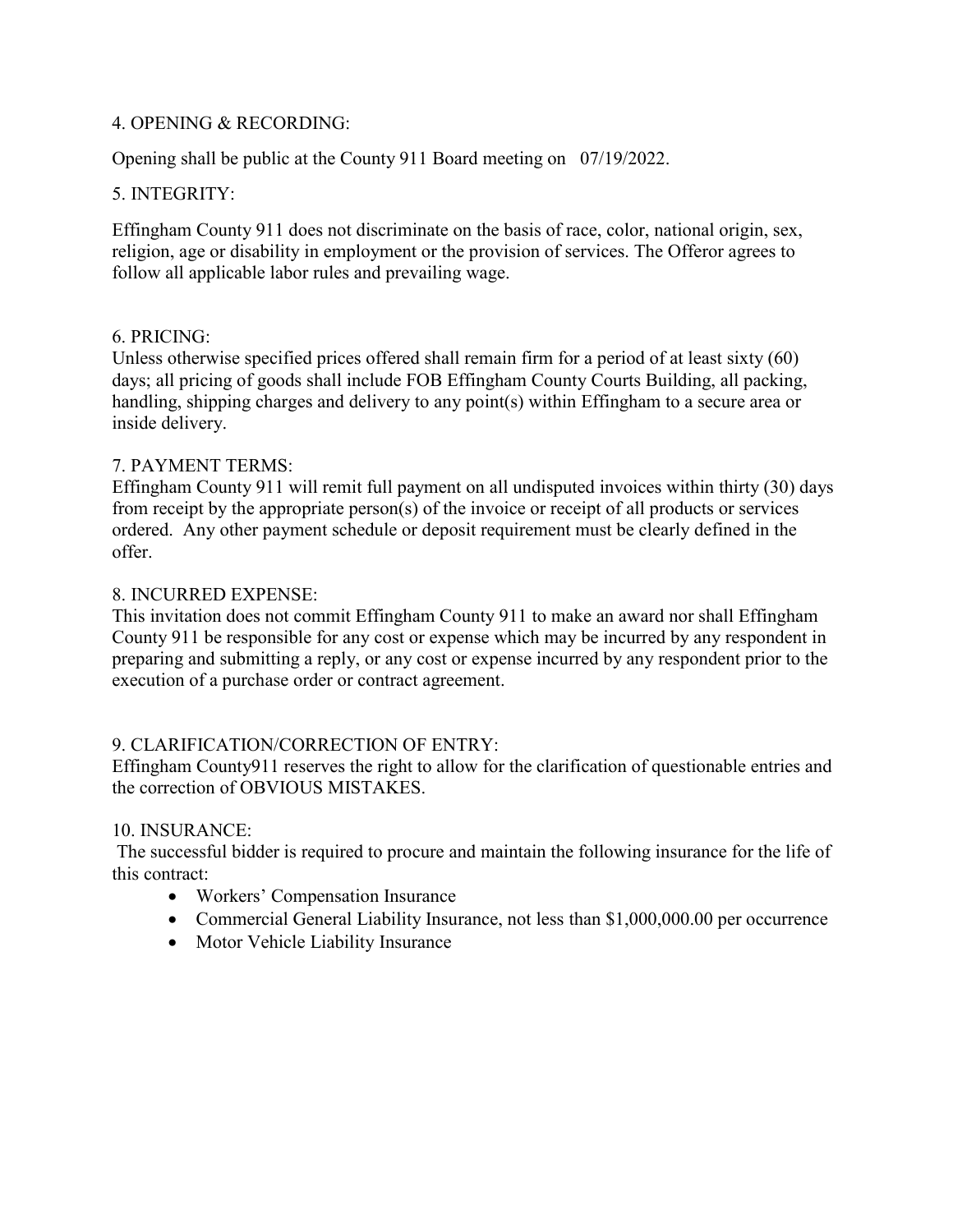#### 11. INTRODUCTION

Effingham County 911 has chosen to issue this Request for Proposal (RFP) to seek a company to replace a Caterpillar Olympian CD 060 liquid cooled diesel generator. A Cummins or Caterpillar Generator set is preferred. Any Generator set suggested must meet, or exceed, capacities, certified performance levels and quality assurances of a Caterpillar Olympian CD060 Generator set, which is the Generator currently in use. The Generator must have a weather protective enclose, attached double wall 100gal, or 48-hour run-time built-in fuel tank, automatic voltage regulator, electronic governor, engine water jacket heater, battery trickle charger and battery blanket heater.

The proposed unit must also physically fit into the space and not require great modifications to the existing containment structure.

## 12. PROJECT OVERVIEW

- Effingham County is seeking the services of a qualified Contractor to remove and replace our current Generator Set.. This service is considered to be turn-key, and includes the removal and disposal of used equipment, packaging and construction material.
- The intent of the RFP is to award a contract for service to the successful Respondents.
- As part of the Work, the Contractor shall furnish and assume full responsibility for everything required for the orderly progress and proper execution and completion of the Work, whether temporary or permanent and whether or not incorporated into the Work including, but not limited to, drawings, materials, equipment, labor including subcontractor, transportation, construction equipment and machinery, tools, and other facilities and incidentals. If work is required to be "done by others" it must be clearly defined in the offer. The expense of work done by others will be considered in the award of bid.
- Contractor shall not have any public or private interest and shall not acquire directly or indirectly any such interest which conflicts in any manner with the performance of its services under this Contract.
- Contractor shall employ only persons duly licensed and qualified to perform the Work required under this Contract.
- The County 911 provides no guarantee of work. Award of a contract does not prevent the County 911 from obtaining the services of another Contractor for any other project if the County so desires and/or is in the public interest to do so.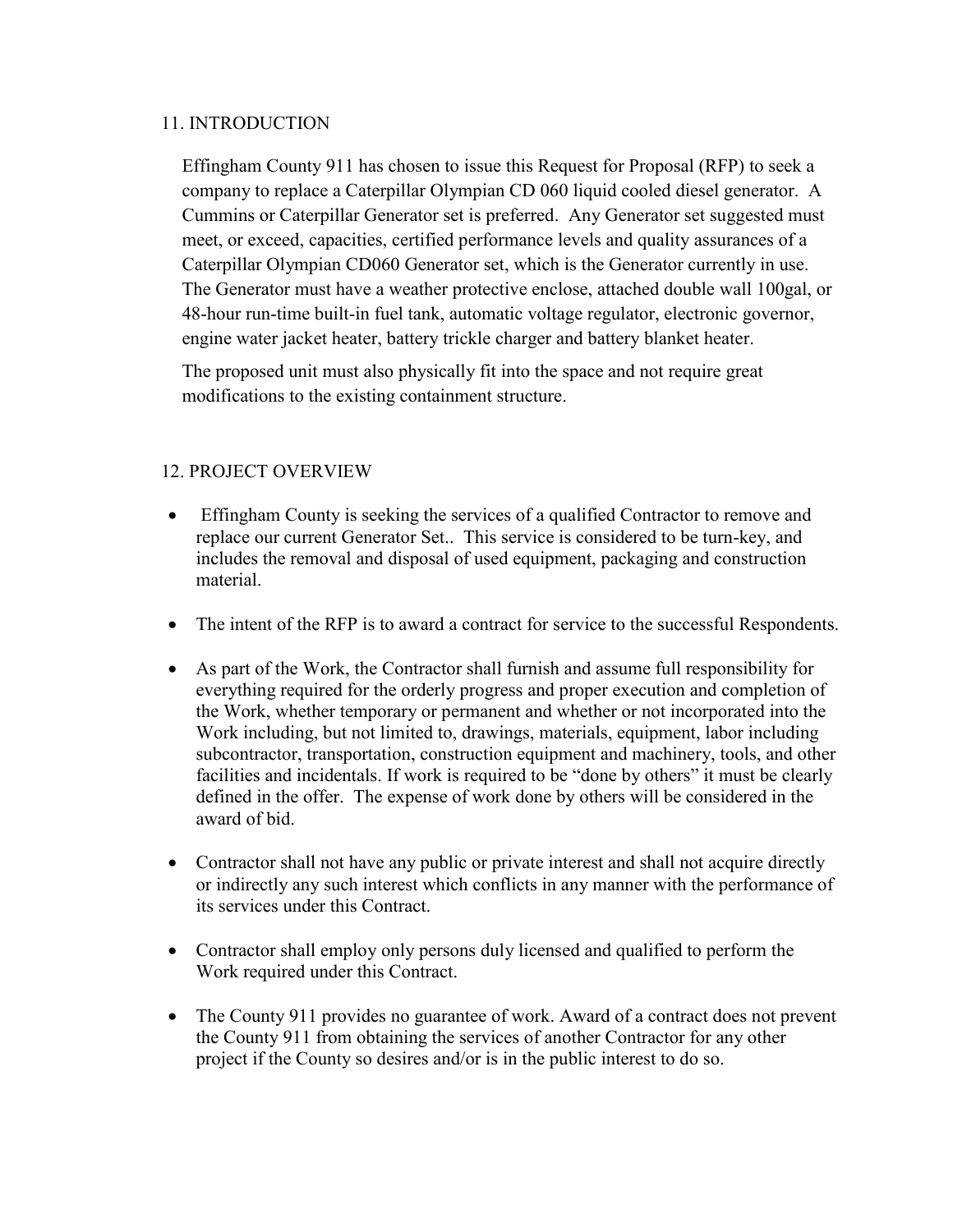## 13. GENERAL SCOPE

The general scope of work for this project will include:

- Disconnect and remove all power feeds, conduit and wiring from the unit, for later use. This includes the quick-disconnect load bank terminals.
- Remove the external fencing structure, including the gate and overhead fencing, as needed for generator replacement.
- Provide transportation services to deliver the new generator.
- Provide crane service to set the new generator and place the old generator on a trailer provided by County 911.
- Re-install the power and control circuits, as required
- Re-install Generator fencing, gates and enclosure
- Oversee and provide the manufacturer's recommended start-up procedure

The Contractor's team shall be fully licensed with all appropriate agencies to install, renovate and maintain generators. The Contractor will have full access to the generator and required areas during construction.

A. The candidates will be evaluated on their ability to explain fully what is included in each item of proposal as well as the benefit to additional options provided. Additional options are to be priced as "add on". Warrantees on parts and services should be clearly identified.

Timeframe:

Proposals Due: July 15th, 2022

Proposed Award: July 19t<sup>h</sup> , 2022

Construction Phase: August 1<sup>st</sup>, 2022 through April 1<sup>st</sup>, 2023 (or to be agreed upon by both parties)

Experience Requirements:

It is very important that the Contractor's team performing the work on the County property have a significant amount of experience working on similar projects. The Contractor should have knowledge of generator installation, maintenance and electrical wiring.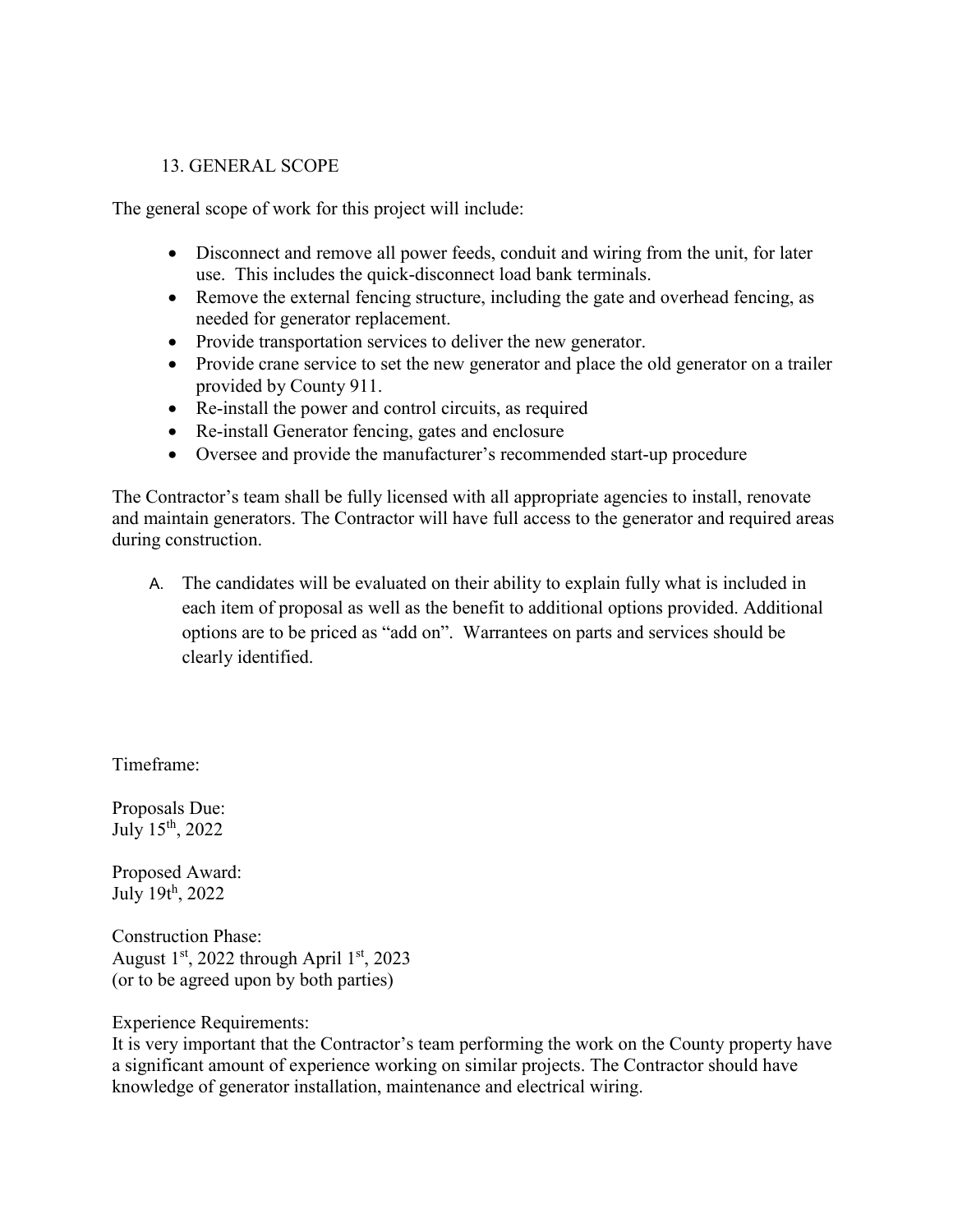## 14. SUBMITTALS

## Format:

All proposals should include the following:

- Transmittal Letter: Include a brief introduction to your firm and your interest in this contract; give main contract name, phone number, fax number and email address of the main point of contact.
- Give details of Contractor's proposed means and methods to perform work.
- Give an estimated date for when the work will be completed and the generator will be operational.
- Details on pricing: Including labor, materials, inspection fees and/or any other relevant cost items.
- Terms and Conditions signature page
- References: List at least three organizations that you have performed similar work for in the past

# 15. SITE VISITS AND QUESTIONS

For any questions regarding the material contained in this RFP, please contact Supervisor Tina Daniels, or Sheriff Paul Kuhns, at 217/342-2102, or by email, [tdaniels@co.effingham.il.us](mailto:tdaniels@co.effingham.il.us)

**It is a requirement that a pre-proposal site visit be performed before a bid proposal can be submitted. Even though the generator set to be replaced, as known by Effingham County 911, is listed, it will be the respondent's responsibility to verify all specifications and measurements before submission of a bid.** 

To schedule your on-site visit contact Effingham County Maintenance, Chad Walls, Monday through Thursday, between the hours of 7:00 a.m. to 3:30 p.m., at 217/663-2783.

# 16. CONDITIONS

If you are submitting any information you consider to be proprietary, mark it as such. Effingham County 911 will attempt to treat it as proprietary; however, understand the Freedom of